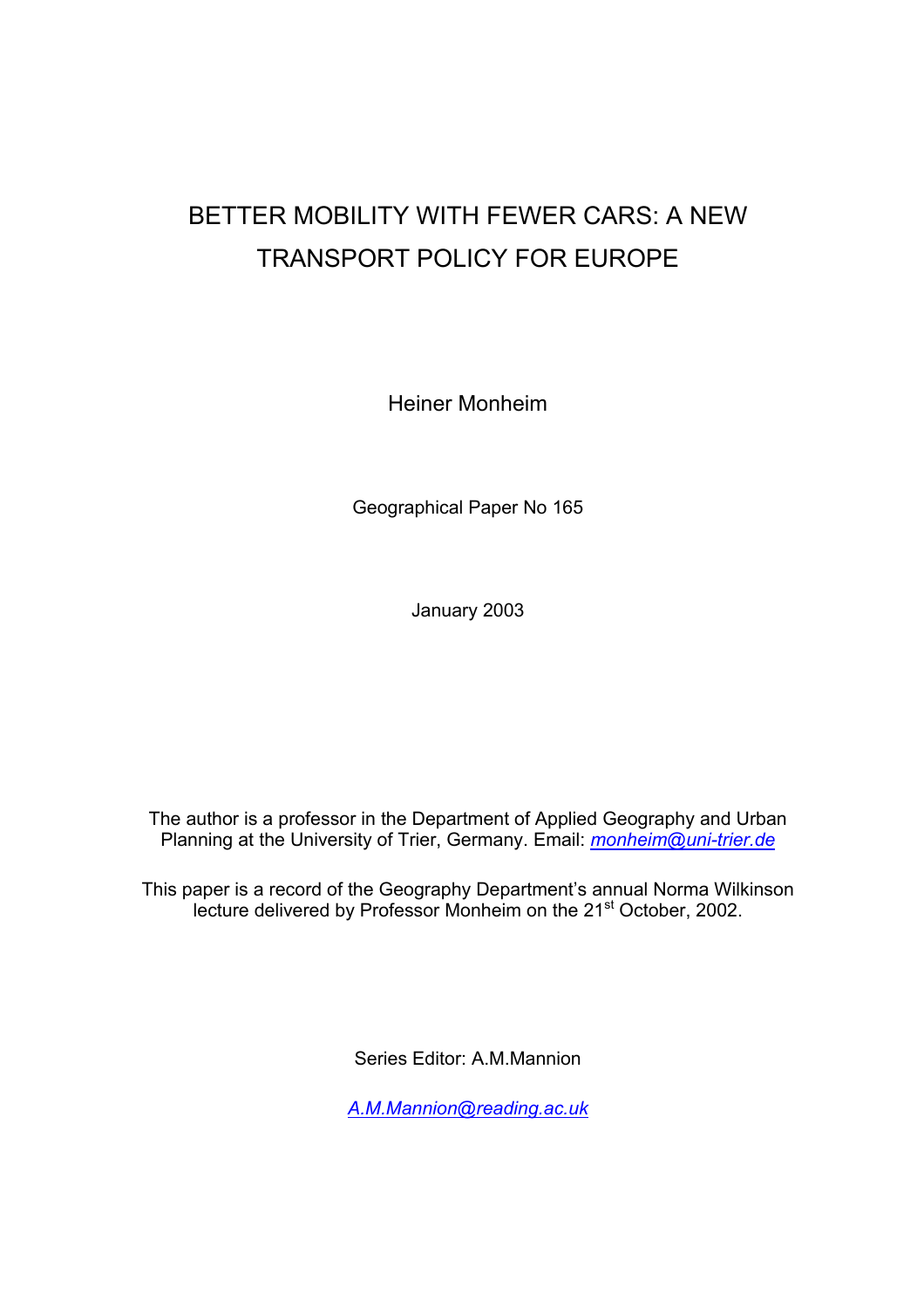#### **Transport policy:resistance against change**

Despite the many environmental problems associated with the proliferation of vehicular traffic, the western "automobile nations" remain fixated on car-centred traffic development. The automobile industry, with the support of transport and industrial policymakers, is planning another auto boom in Eastern Europe and the Third World. New car factories, built by highly-praised joint venture projects, are creating the basis for car-dependent transport systems and represent the start of a vicious spiral involving a rapid explosion of car production, which leads to massive global, national, regional and local environmental problems. The traditional scale of settlements will be destroyed and immoblity by progressive traffic jams will be the result. A revision of the western traffic model and a complete reorientation of industrial capital and growth interests towards new, meaningful, efficient and sustainable tasks in traffic management are required.

Pedestrians and bicycles, the traditionally dominant modes of transport, are the most obvious victims of this misdevelopment. 'Bus and rail systems suffer from a dramatic reduction of their service in terms of quantity and quality. A fixation with automobiles destroys urbanity and paves the way for purely auto-fixated megastructures. "Driveins" determine development and investments. New low density housing and commercial and industrial districts group themselves around giant parking lots and superhighways far from urban centres. The suburban single-family dwelling, with two to three cars per unit, is growing ever larger. This trend is accepted, because of the illusion of convenience and personal freedom that it promotes, and has become the model for global urban and mobility development. The frustrating experiences of American and European cities, which have suffered for decades under chaotic automobile traffic and its unchecked growth, will soon be experienced by all other countries embarking on uncontrolled mass motorization.

However, in spite of these problems the creed of all western traffic ministers and lord mayors can be defined as "a future without automobiles is unthinkable, the car should not be condemned, the people, and the economy in particular are dependent upon it".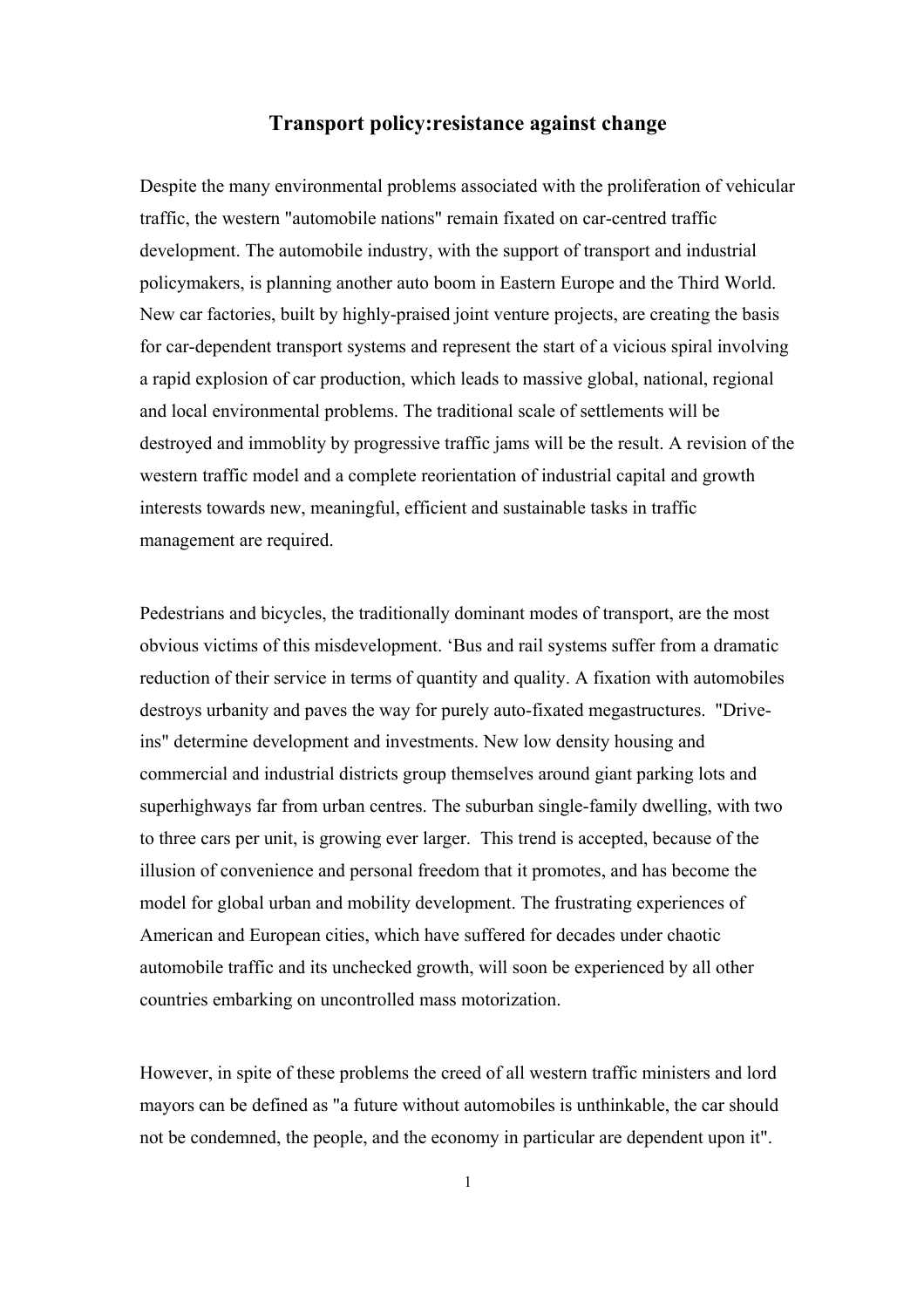Those responsible continue to travel undeterred in their official cars, and regularly decide to build additional roads and new car parks. They complain profusely that public transport is much too expensive and very difficult for the national and local governments to fund. Cities and regions with few cars are in effect 'suspicious' to them, and appear underdeveloped. Hence all efforts to reduce road traffic are blocked. Year after year the growing motorization figures are viewed as an automatic order for politicians and planners to continue their auto-orientated behaviour. In the end more cars need more space to drive and park. A way out of the constantly increasing motorization and asphalt production is simply unimaginable. All defence rituals for automobile traffic culminate with the declaration: "Without the car nothing will work, there are no alternatives". This attitude completely contradicts the modern-day requirement, even obsession, that progress and willingness for innovation are essential bases for successful economic and social development. The lesson everywhere is "be inventive, don't lean on the old recipes". Fundamental changes are only taboo in transport policy and planning; yet taboos are the enemy of innovation. Innovation needs the creative search for alternatives and the courage to blaze new trails; but the transport trail is blocked with excuses for the *status quo*. In this respect, transport policy differs from other problematic areas of dispute in western industrial and environmental policy in which fundamental innovations are seriously discussed and implemented step by step. For example, in energy policy, energy saving and reduced consumption, e.g. through thermal protection, new heating technologies and alternative, regenerative energy sources, have gradually become politically relevant; in waste policy, waste avoidance and waste recycling are becoming attainable ideals, and in terms of hazardous chemical substances legislation and pollution controls have resulted in their removal from the production and economic cycles. However, for automobile traffic, similar economising therapies are rejected; motorization remains sacrosanct.

Increasing automobile traffic is said to be inseparable from high levels of civilisation and economic status, and there are few who would wish to deny this standard of living. In this context the automobile is considered as an irrefutable symbol of wealth, comfort and development and so to do without the car is seen as synonymous with poverty. The economic significance of the automobile is applauded; it is said that "the economy moves with cars", "the cities would die without cars", "only cars can give us all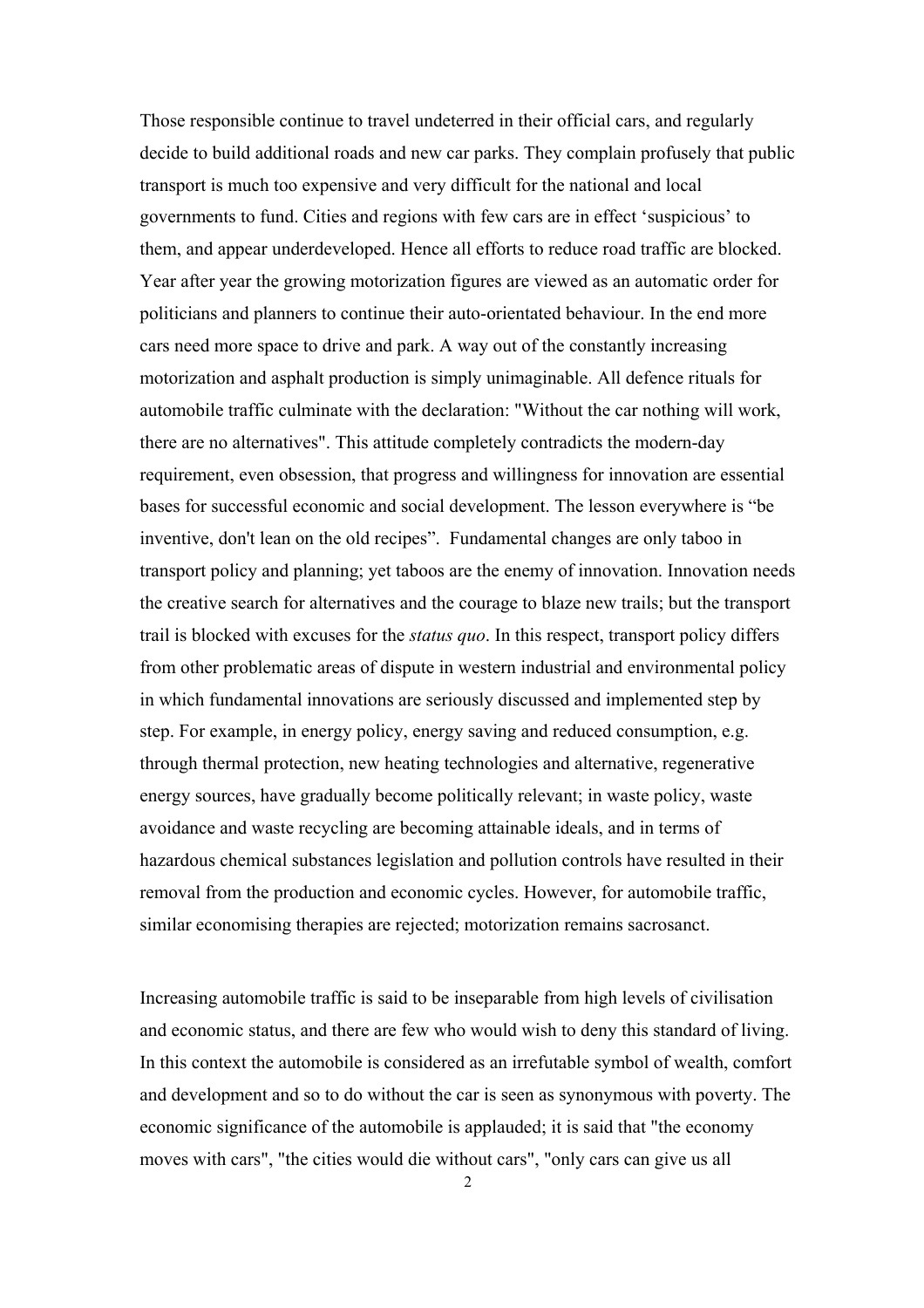mobility". Hence the car is seen as irreplaceable. No consideration is made of the economic stimuli that would result if all public and private funds for mobility and transport were allocated to alternatives to the automobile.

Along with this argument it is often pointed out that the people do not want their travelling lives to operate any other way. To buy the cars and use the roads is understood as a mass plebiscite (authorisation) for automobile policy. Moreover, politicians tend to the view that, if they were the solution to transport problems, the 'buses and railways would have been promoted adequately in the past and have become acceptable as the most appropriate means of transport. Politicians also believe that people do not want to change their habits, and then, for emphasis, it is added that more public transport cannot be funded. For these reasons, public transport is not really seen or promoted as an alternative to the automobile. Other reasons for car reliance include prospects that the share of public transport would remain too small, its financial deficits would remain too large, its network could not be extended, and its appeal would remain low when compared to the car. Moreover, the lack of flexibility would mean that 'buses and railways could not provide enough capacity for increased passenger numbers.

Since the car has defined a new level of comfort for accessibility, people expect easy access to centres, housing areas and places of work without long distances that can only be covered by walking. In contrast, public transportation systems are faced with economic forces that tend to reduce their network density and number of stops to save costs. Public transportation planners tend to overestimate the importance of high speed and to neglect the importance of short walking distances to and from stops. They do not think in terms of an integrated public transport and walking system, though there are many plausible reasons for considering such integrated possibilities. Some small towns in Switzerland, Germany and Austria have successfully and substantially increased the number of 'bus stops (by a factor of between 6 and 10) and this has lead to massive increases of passengers (for example in Lemgo, Germany-Westfalia, with about 20.000 inhabitants in the bus-service area, the yearly number of paying passengers increased from 80.000 to 2.300.000. In the case of Dornbirn, Austria-Vorarlberg, with 40.000 inhabitants in the bus-service area, the number increased from 130.000 to 4.900.000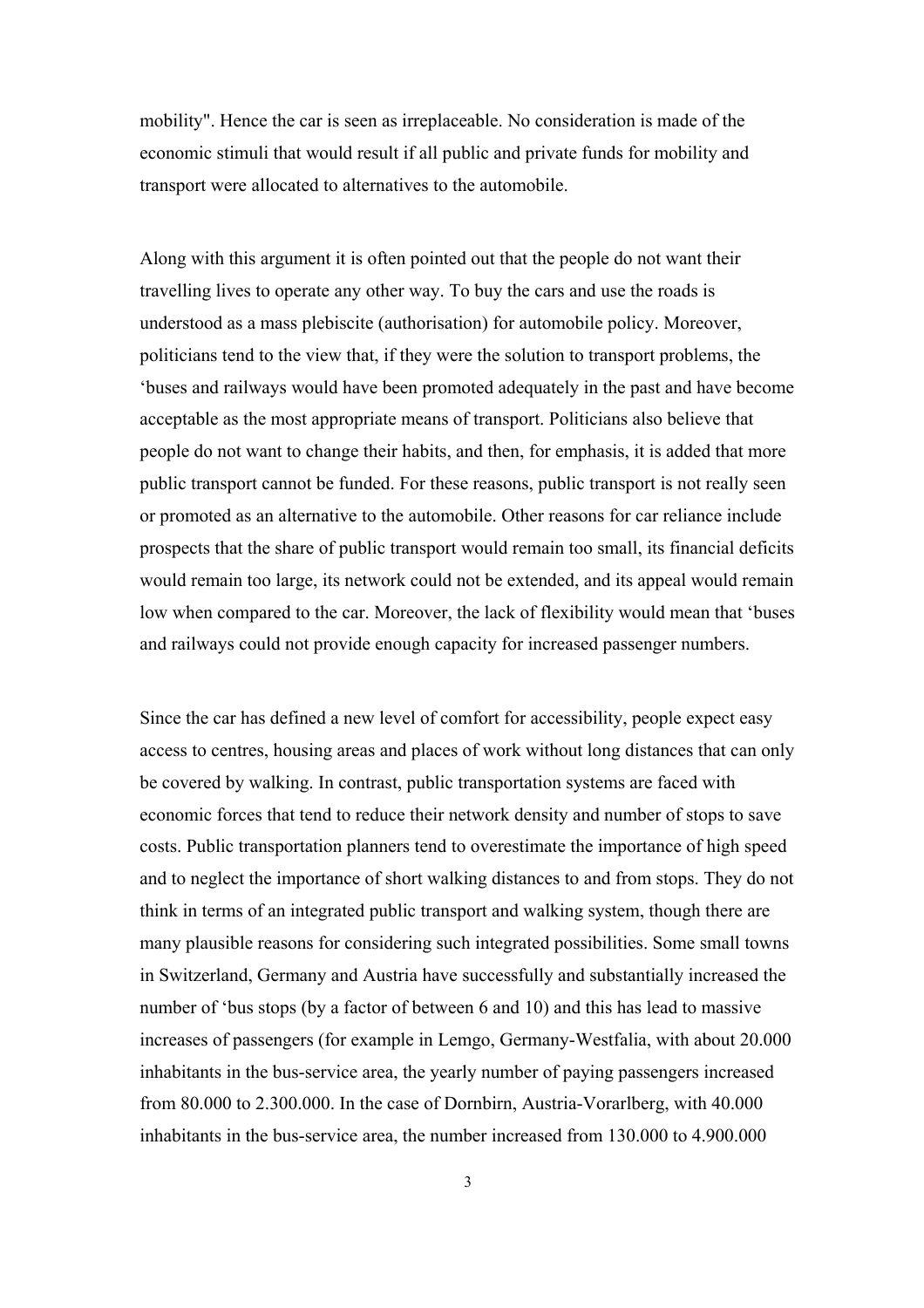and in the case of the very rural mountain area of the Bregenzer Wald, Austria-Vorarlberg, with an area of 20 x 20 km and only 30.000 inhabitants, the number increased from 30.000 to 3.000.000. Similar changes occurred 10 years earlier in several small towns in Switzerland. For details see Luers, A. (1994): Stadtbussysteme in kleinen Städten. In: Handbuch der kommunalen Verkehrsplanung, 5. Ergänzungslieferung, 3/1994).

Self-prescribed lack of alternatives and "useless not-in-my-backyard strategies" immunise traffic policy against basic innovation. Instead, attempts are still made to "tunnel under" the problems, to shift them or to alleviate them with organisational tricks, for example electronic street traffic management or the 3 litre car. If traffic jams are the problem, then the classic solution is not fewer cars, but more, newer and better roads and car parks. This constantly adds fuel to the fire, an alarming pun! Of course, it cannot be denied that too much automobile traffic can be a disturbing factor. In city centres, for instance, there may be some freedom from cars in the ghettos of pedestrian zones, though, allegedly, that is only possible with a new bypass and a few new carparks. Shifting the problem rather than solving it is the motto. In industry such an approach is referred to as the "high chimney policy"; in traffic policy, relief roads and bypasses and carparks take on the role of high chimneys.

## **New transport policy: a radical scenario**

More recent studies, for example those by the Wuppertal Institute for Climate, Environment and Energy (Schallaboeck, K.O., Hesse,M. (1995): Konzept fuer eine neue Bahn, Wuppertal) have forecasted that today's automobile traffic could be halved in Germany by a reanimation strategy for rail and bus systems. This proposal would involve an increase of rail and bus services in passenger transport by a factor of four and an increase in freight rail transport by a factor of three. To achieve these goals, a general change in public investment and private mobility expenditure priorities is necessary. A continued policy of mass motorization clashes with the objective of a reduction of global, regional and local environmental problems and efficiency problems in transportation. For a "mobility without cars- strategy" the alternatives to the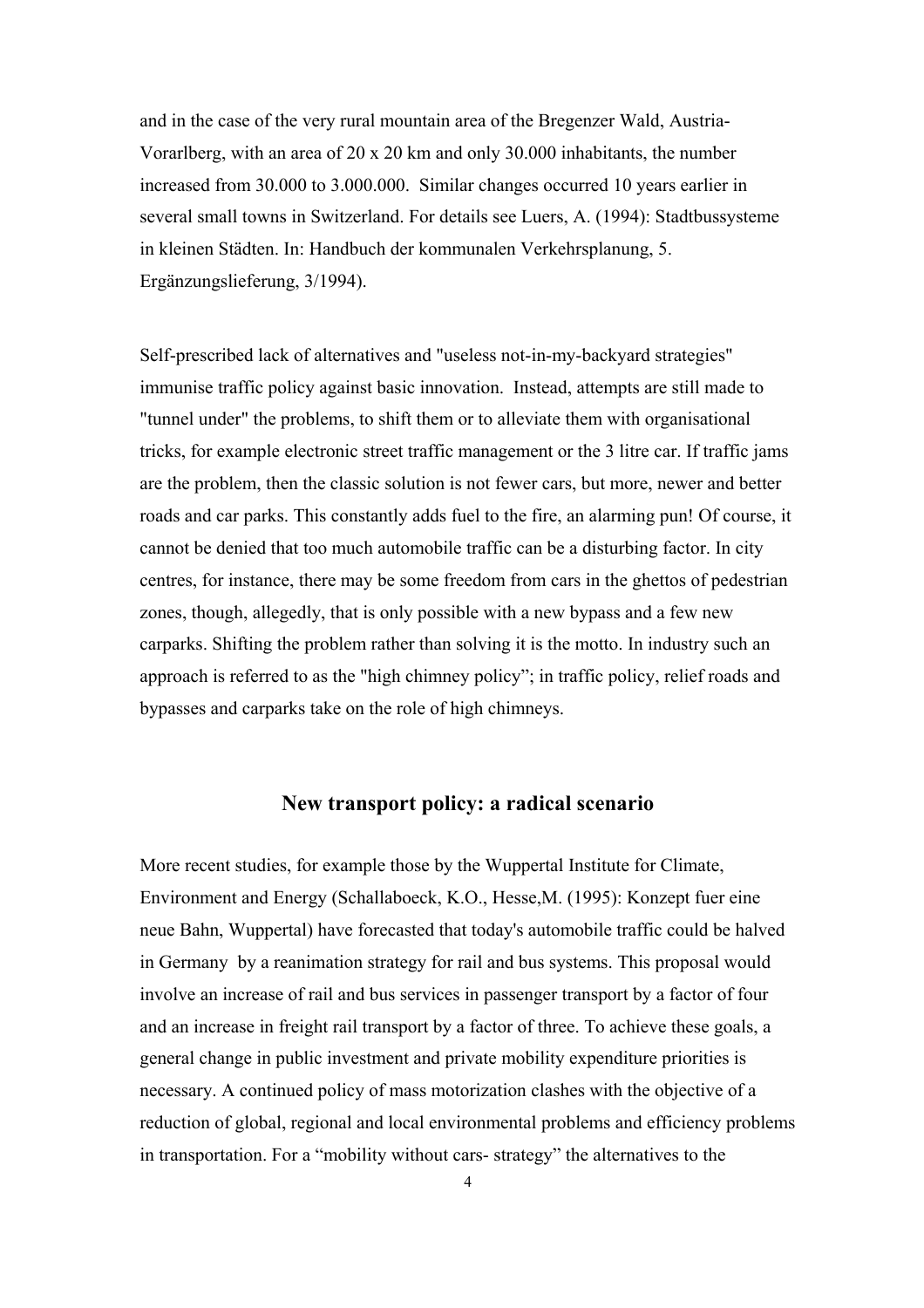automobile, the appeal and capacity of integrated environmentally-sound transport means must be greatly improved everywhere. Thus the ownership and use of cars is made unnecessary from the outset, and the massive flow of lorries on Europe's expanding street networks is made unnecessary by an optimised freight-rail system.

What this means in concrete terms can be explained using the example of public transport in its most developed quantities and qualities in Switzerland. The more extensive carfree city centres and quarters become, the more important it is to make them as accessible for public transport as is possible. Public traffic can then offer massive advantages, compared with the car in reaching these areas. With public transport individuals must be able to reach the centre faster, cheaper and in a more attractive way than by car. That requires considerable rethinking in all aspects of public transport planning. Quite often public transport is regarded as a disruption and as difficult to integrate into the cityscape. For these reasons it seemed preferable to concentrate it on main roads, which are located in the periphery of the areas that need to be served. This has also become necessary as the vehicles used for public transport have increased in size and speed, often for misguided reasons of rationalisation.

Such policies arose because public transport planners dealing with commuter traffic flows in the region failed to take account of the fact that 80% of local mobility is only for short distances, and that 50 % of local car usage is due to short distance trips. Consequently, public transport policy embraced schemes which focused "high-speedrailway-like" or "high-speed-bus-like", often behind crash barriers. This was not at all friendly for pedestrians who as passengers would prefer short walking distances to the bus or tram stops, and who would prefer easy access to the stop without stair climbing. As a result of that misguided development the direct contact to the customers, which is important for success on the market, was increasingly reduced. The privilege, to provide an attractive "door-to-door-traffic" became the monopoly of car-traffic, with the requirement to drive and park everywhere.

The concept of car-free-towns must correct this development in two ways: the basic logic of park and drive everywhere by car must be cancelled for health and building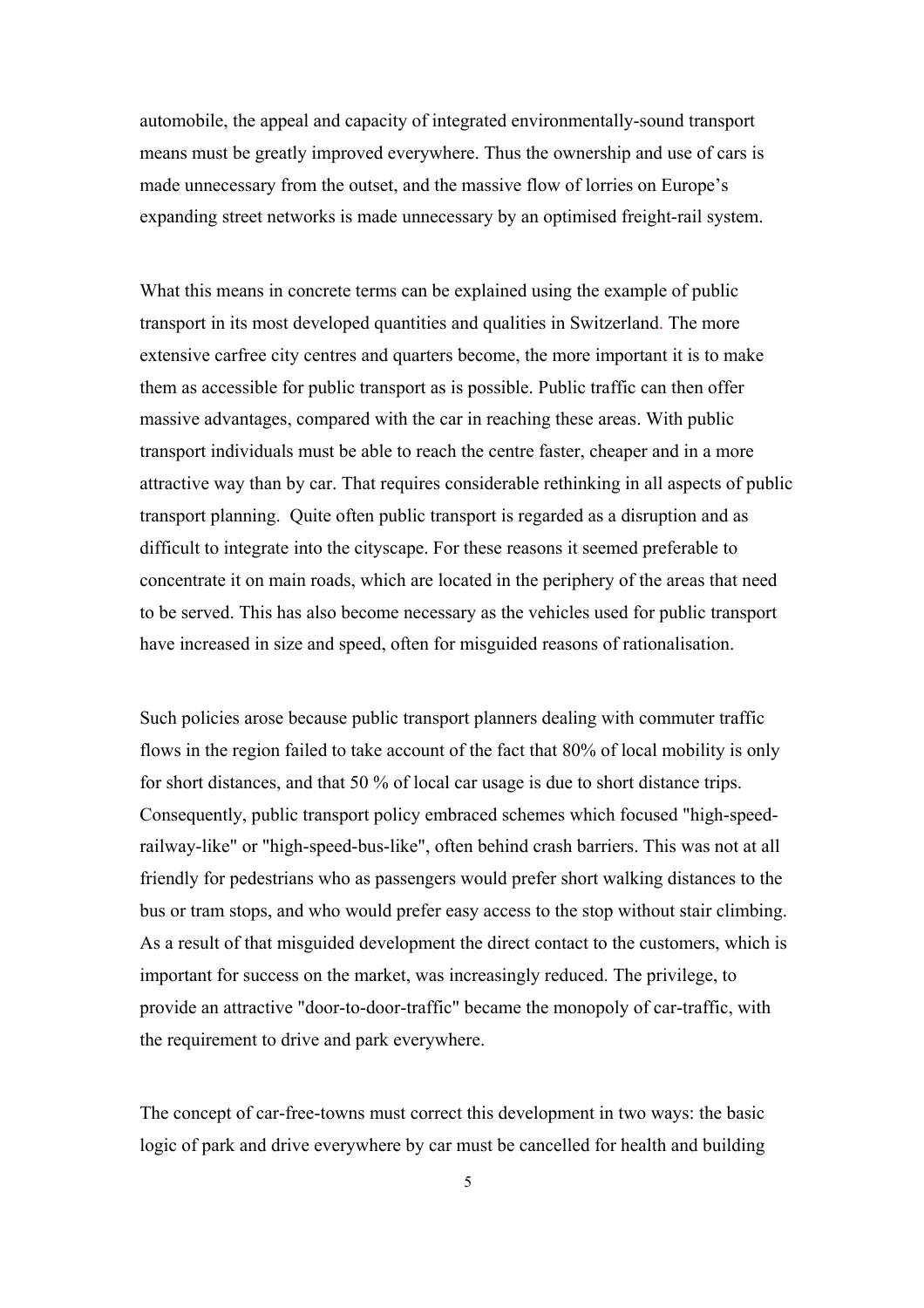preservation and protection (e.g. emissions, dangers, disruptive effects). The complementary logic which says that public transport can only serve a few corridors must be rejected as well. Free access to all areas by 'bus, tram and train is the basic requirement for car-free urban development. A dense network of public transport lines with short distances to all stops, well designed stops with high quality access for pedestrians and cyclists and a reliable and frequent schedule are necessary. Underground public transport seems to be detrimental and unnecessary for car-free towns. Faster and more greatly concentrated corridor-public transport systems are only needed on medium and large distances but they have to be linked at many different junctions.

Feeder buses and trams have to slow down to tolerable speeds which are safe for pedestrians and good for the environment. A maximum speed of 20 km/h for pedestrian streets and 30 km/h for traffic calmed streets would be appropriate. Such speeds are already widely accepted by passengers, pedestrians and cyclists and make it possible for public transport vehicles to stop at many stops frequently. Some investigations (Fiedler, J (1981): Erschliessung von Fussgaengerzonen unter Berücksichtigung des OEPNV. = Forschung Strassenbau und Strassenverkehrstechnik, H. 332) have ascertained that 'bus and tram services in car-free areas do not cause any problems concerning security and liveability; but they bring many advantages, including safety and enhanced aesthetic values.

Well known examples of the peaceful coexistence of tram and dense pedestrian traffic are Karlsruhe, Freiburg, Hannover, Kassel, Bremen in Germany, Zurich, Basel and Bern in Switzerland, Strassbourg, Grenoble, Nantes in France and Graz in Austria, well known examples of bus lines and dense pedestrian traffic are Regensburg, Göttingen, Osnabrück in Germany. In Lindau and Lemgo (Germany) and Bregenz, Dornbirn and Feldkirch (Austria) small buses even go through the narrow alleyways of middle age town centres safely. Given these examples it is incomprehensible why some cities allocate so much effort and funding to banish buses and trams from the inner part of the cities. A solely tangential or peripheral access for bus or tram is not very attractive and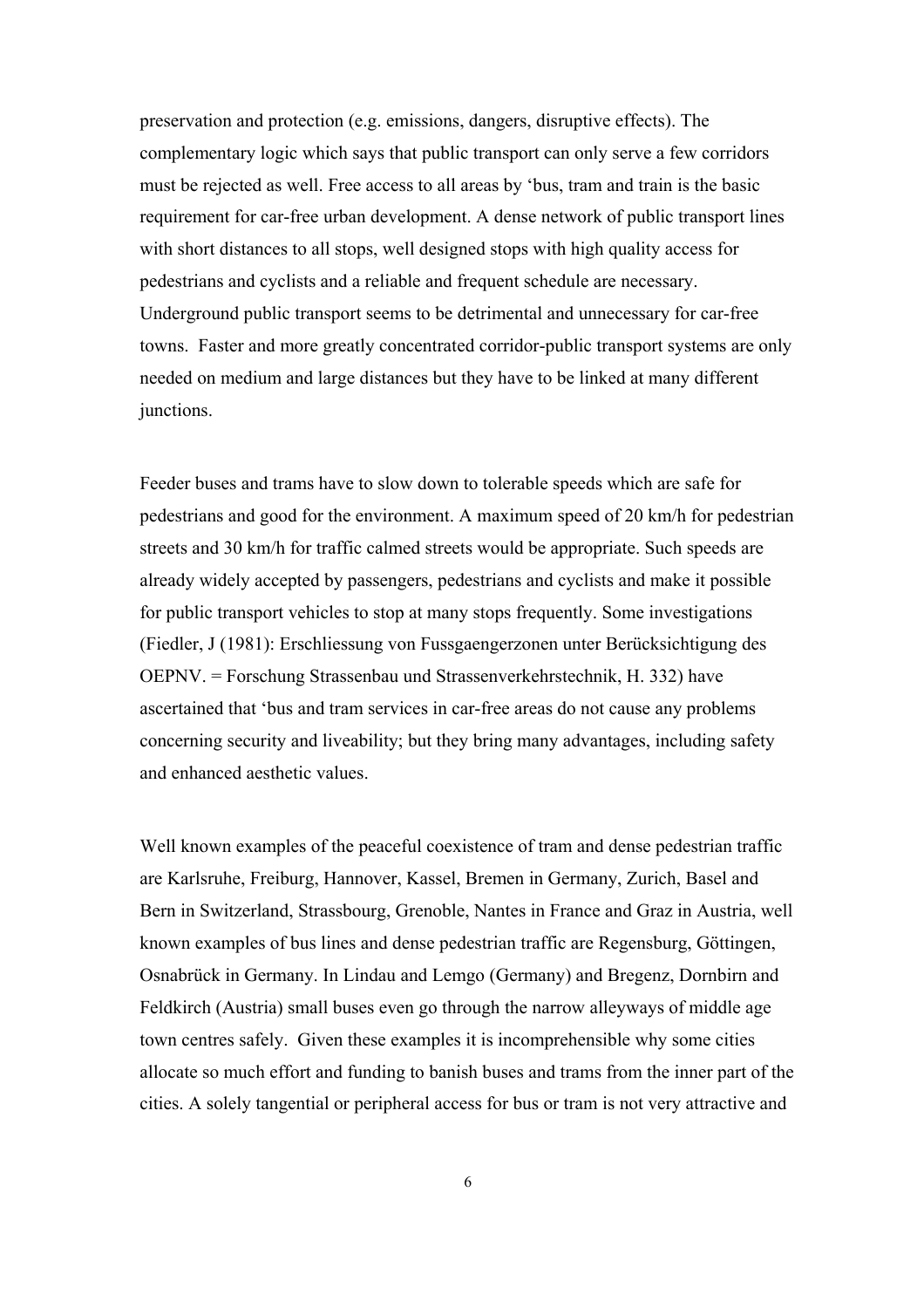costs are considerable, often being out of proportion to transport costs overall. The pleasure of "window Shopping" out of a bus or tram should not be underestimated.

Public transport (for passengers and goods) has to be developed as an alternative for everyone, everywhere. It is not enough to offer attractive public transport routes for commuters on the main routes of conurbation areas or to offer attractive rail corridors only for the busiest connections. Mobility by bus and rail must be just as attractive for shoppers, recreation-seekers, holiday makers on the one hand, producers, and retailers etc. on the other. In short such systems would offer a realistic alternative to automobiles and lorries. Why should it be impossible to carry a surfboard or three suitcases in public transport? Why should it be impossible to serve a shopping centre by rail? Such access needs only to be organized properly. Small towns and rural areas also need appealing public transport. Mobility should not be reserved for automobiles only anywhere. In order to make 150 million cars superfluous in Europe, the current public transport standard must be raised considerably. Regions and journey times, allegedly unattainable without cars, must be made attainable. The availability must be adapted to the various traffic tasks of conurbation areas and less dense populated areas, at peak hours and at night, on main throughways and byways, in the size of vehicles, the form of service operated, and the density of services. This becomes economical as soon as regular use of public transport becomes the norm; and it becomes fundable as soon as the rival spending for the automobile system by public and private budgets and industry declines.

Consequently a redistribution of private traffic spending and public traffic funding is needed. There would be enough money in private purses for increased use of 'buses and railways if the citizens stopped investing most of their transport money in cars and their operation. Then it would be possible for individuals to afford a universal mobility ticket for 'bus, rail, taxi etc. and still have money left for the other good things in life. National and local governments would have the means to make ecological traffic systems possible if they would stop focussing public spending and taxation on the automobile. Indisputably, the explosion in capacity and appeal of public transport would cost billions but, overall, it would cost much less than continuing to alter cities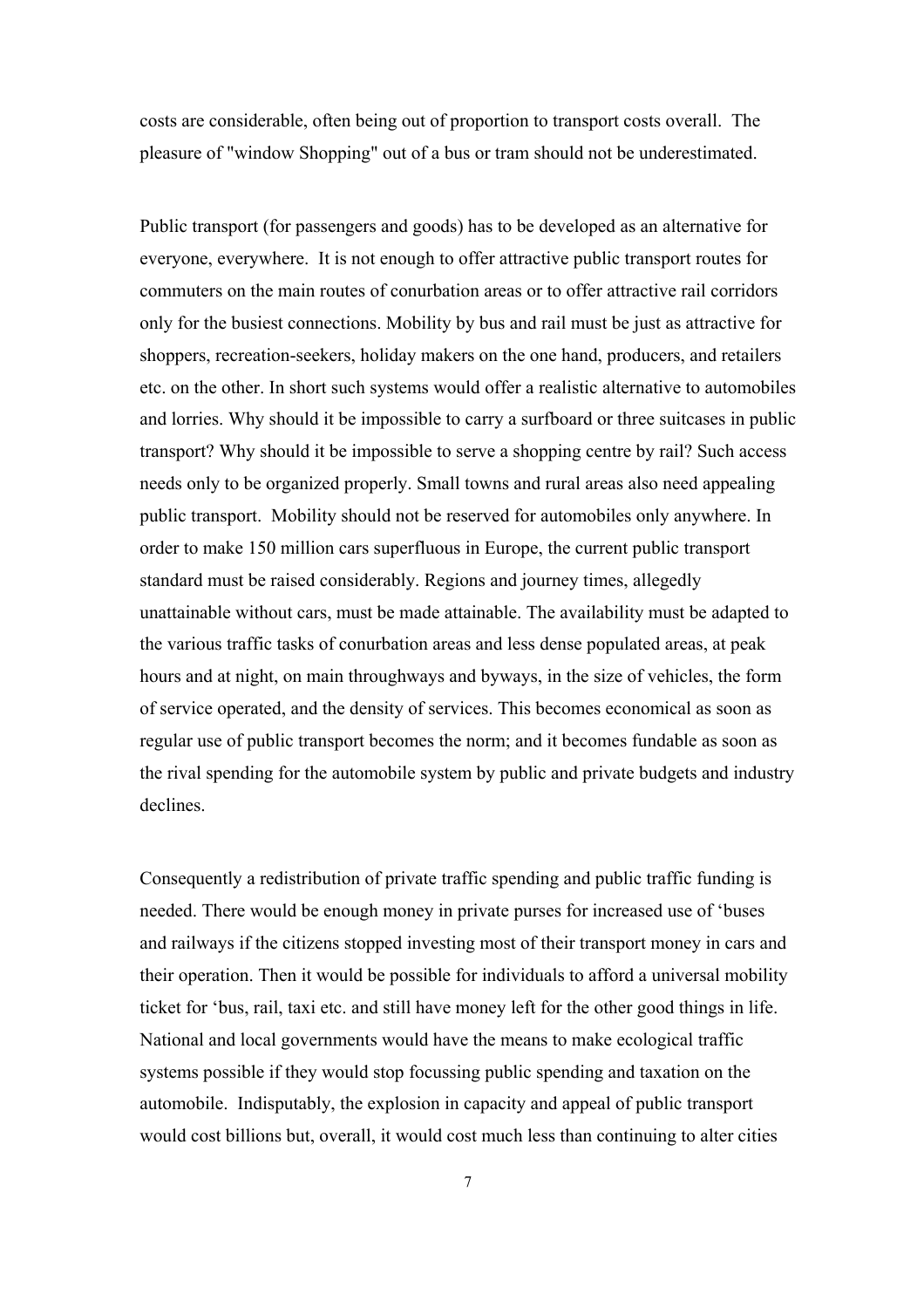and landscapes to accommodate increasing numbers of automobiles. The tax system and traffic funding policies would also require comprehensive reforms. Perhaps these reforms would include the possibility for private individuals and institutional investors to invest large sums of money into public transport. Why should people who spend 10.000, 15.000 or 25.000  $\epsilon$  every couple of years for new cars not use this money in the future to buy shares in 'buses and trains? Surely public transport could employ at least part of the purchasing power that had been reserved for automobiles and allow investors to earn incomes and/or dividends? After European deregulation of public services in some countries as UK, France and Scandinavia privatised public utilities such as water, electricity and gas companies are considered a 'safe haven' and pay good dividends; they start to become engaged in the privatised public transport market as well like Vivendi, General Water, Interbus, Connex and their professional growth strategies might bring another impetus to a renaissance of public transport.

The ecological traffic revolution would give the economy new tasks and new opportunities. Increasing rationalisation in the automobile industry has produced a massive loss of jobs. The construction of modern city- and environmentally-compatible 'buses, trams, regional trains, goods train vehicles and the necessary routes, stops, stations, goods transfer centres, the construction of thousands of bike stations, bike and ride stations, bicycle-friendly streets and intersections and pedestrian-friendly roads would facilitate the conversion of the traffic and construction industries. It would, of course, require orders and commissions. Therefore, fiscal and tax reforms would have to make it financially possible for regional administrative bodies to invest in integrated environmentally-sound transport systems. Suitable financial incentives would be necessary to reward regional administrative bodies and individual citizens for redirecting their traffic funds to integrated environmentally-sound transport means. Traffic services must put an end to the phase of rigid rationalisation at the expense of quality. Traffic services and traffic logistics must become growth sectors with substantial job-market relevance with information, disposition, communication, service, gastronomy and logistics. It is a pity that there are only few sound traffic-revolution scenarios covering all of the ecological, economical and traffic aspects of such a strategy (see for example Loose,W. et al. (1998): Hauptgewinn Zukunft. Neue Arbeitsplätze durch umweltverträglichen Verkehr. Ed. Öko-Institut. Freiburg).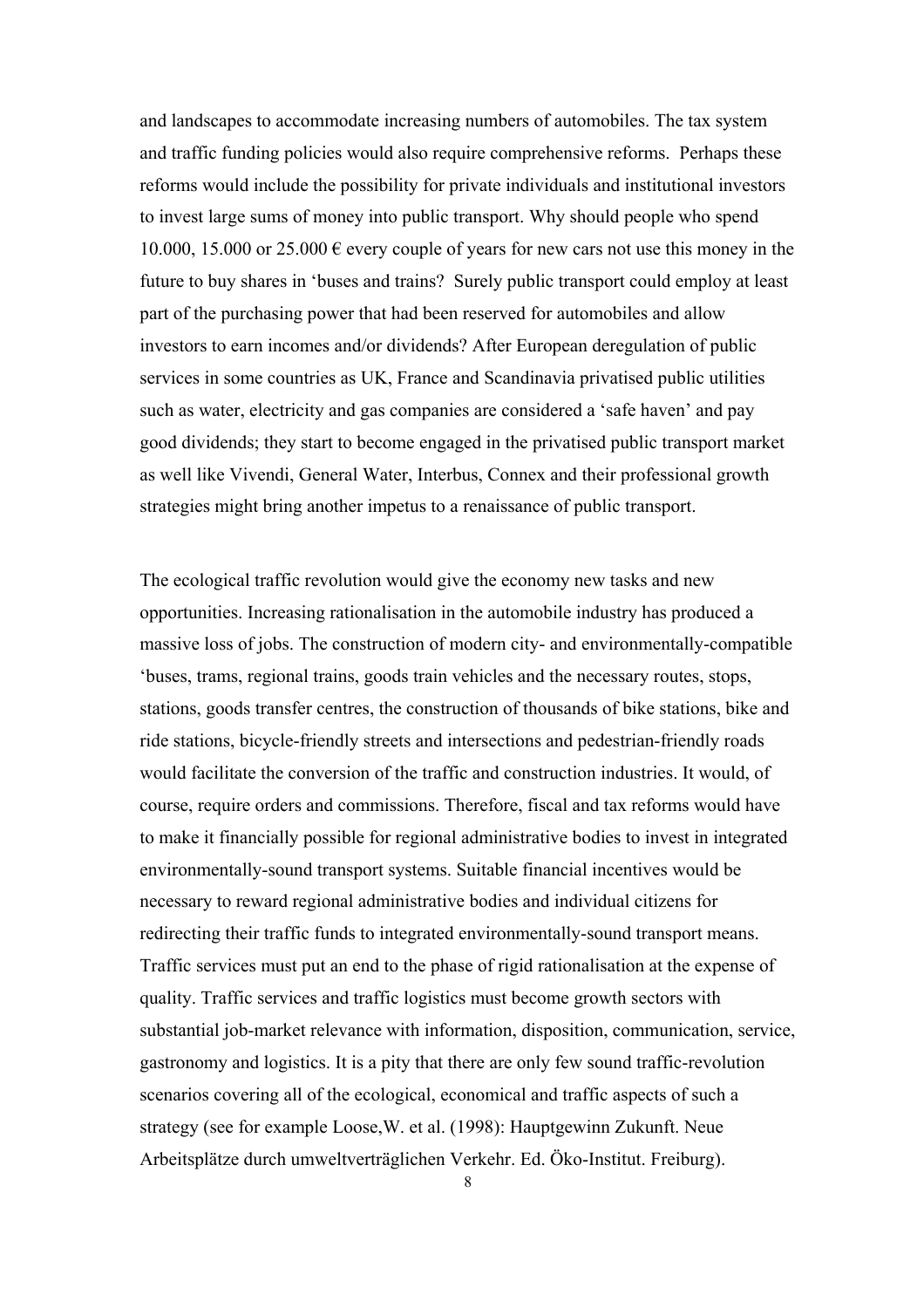### **A systematic approach to car-free life**

A radical change of the typical transport and mobility problems, safety problems and environmental problems in highly motorised countries will only be possible after a systematic implementation of the various elements and strategies referred to above. Inner-city pedestrian zones should be extended, they should no longer be combined with obstacles to pedestrianisation e.g. parking facilities, ring roads and busy intersections. They should provide good access for tram, 'bus and train. They should integrate cycles and some of the 'bus and tram lines to allow easy travel into to the heart of the city. The network of promenades for pedestrians and cyclists should be continuously expanded and connected with the pedestrian zones. Pedestrian zones should be offered not only in the city centre but also in other shopping and commercial districts and in residential areas. Traffic calming should be the basic principle for organisation of mobility: with slow speed and the coexistence of walking and driving. The maximum speed should be defined by legislation in all European countries to 30 km/h in urban areas. Parking should be restricted everywhere to a tolerable amount, mainly for the delivery of goods and car sharing cars and taxis. Public transport needs to be redesigned systematically. It has to be more flexible and more customer orientated than it is at present and have dense networks of lines with the number of stops being increased by a factor of about ten. Thus an easy and comfortable ride by 'bus, tram or train is offered from everywhere to anywhere at any time.

Urban planning and architecture will revert to old European traditions of compact and mixed land-use development. Public space will be rediscovered as the most important space in town, with high design quality, many trees and comfortable space for standing and walking. Car-free life provides the best conditions for pedestrian and cyclists and urban-centre dwellers who may not feel so compelled to move out of town to the suburban green belt. The paradox, i.e. the American way of life (*circulus vitiosus)* that people escaping from the congestion, noise and pollution of the massive urban car traffic, relocate themselves to suburbia where they become completely dependent on their cars (one for father, one for mother and one or two for the elder children), can be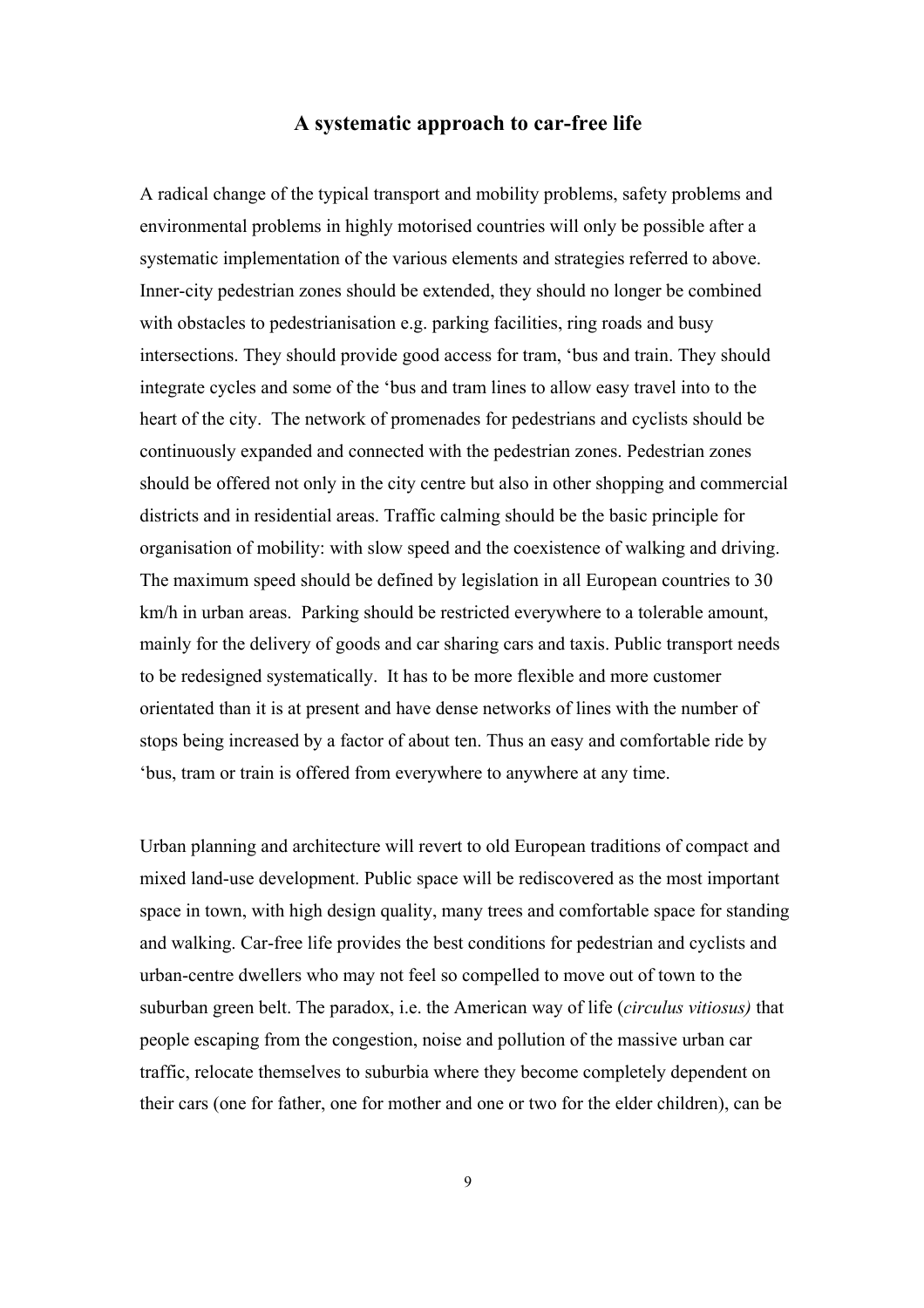decreased if not avoided. Urban life becomes attractive again, even for families with small children.

Car-free life is no utopia. The most famous example of Venice is considered as very attractive. More and more planners in Germany, Switzerland, France and Austria propose to organise mobility similar to that of Venice, though without the reliance on water. They start to make experiments with specific "car free" festivals at local and regional levels on selected Sundays. In specific tourist regions they car traffic is barred, as in the 16 Swiss examples of car-free tourist places (the most famous example is Zermatt) or the 36 German examples of car-free health resorts and tourist places (well known south German examples are Oberstorf or Bad Woerishofen or Bad Reichenhall or the car free Islands Langeoog, Spiekeroog, Wangerooge, Baltrum and Juist in North Germany (see for example Boss, A*. et al* (1997): Nachhaltiges Verkehrskonzept als Chance zur Realisierung eines Qualitätstourismusmit Zukunft – am Beispiel ausgewählter Nordseeinseln. Trier or Reutter, U. et al. (1997) : Autofreies Leben – Autofreie Mobilität. In: Handbuch der kommunalen Verkehrsplanung. 17. Ergänzungslieferung 5/97).

Walking should be restated as the most important means of local mobility. The role of gondolas and boats in Venice will be substituted elsewhere by either cycling, car sharing, taxi or public transport. Four million public car-sharing cars would be enough to provide the same mobility than is today provided by 45 million private cars in Germany, if the alternative modes were to be promoted in an efficient way.

The most frequent argument against car-free life is a massive loss of mobility and flexibility. Pedestrians would walk only short distances. Cyclists would pedal only short distances. And both modes would not be suitable for carrying heavy items. Moreover, a good public transport system could not be financed and would make governments bankrupt. The only truth in this argument is that car-free life in Europe with its complicated mobility structures needs additional means of transport with high capacity and flexibility. These needs can be met by a perfect system of public transport by taxis, collective taxis, 'buses, trams and trains, by a perfect semi-public transport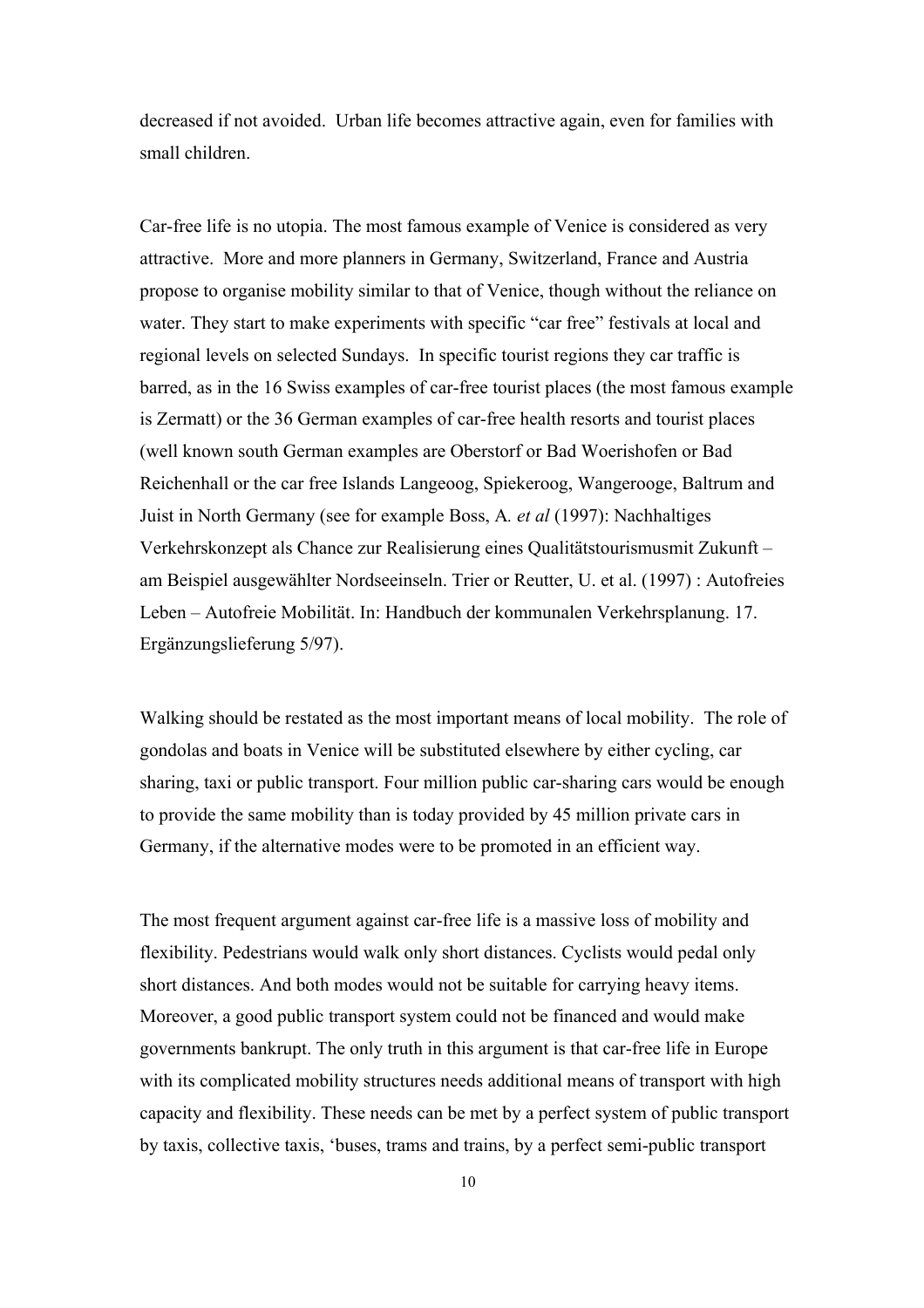system with many local car sharing and car-hire systems and by perfect and safe walking and cycling systems. Freight transport should be organised in a similar way, with a flexible system of lorries, goods 'buses, goods trams and goods trains. A decentralised system of freight transport nodes with modern equipment for communication between all elements of the freight-transport system will provide a high flexibility and market orientation. The private car, after such innovation would lose its classical role as a means of short-distance transport, i.e. for 40-50 per cent of trips of less than 5 km, or even 30 per cent for distances of less than 3 km. For these distances cars are mainly used as a substitute for walking and cycling. Walking and cycling are massively underestimated in the scenarios of conventional planners, since they are not at all interested in short distance mobility. They do not include short distance trips in their analyses. After 40 years of steady decrease it is indeed difficult to envisage a renaissance of walking and cycling, but many case studies show that massive changes in this context are possible (the best known examples in Europe are Groningen in the Netherlands and Münster in Germany, both having a modal share of more than 40% for cycling. And the North-German Wismar is a good example for a walking shar of over 40%. For details see Apel, D. (1984): Umverteilung des staetischen Personenverkehrs. Stadtverkehrsplanung, Teil 3. Ed. Difu, Berlin).

Car-free life is certainly no utopia. In Europe most regions and towns until the 1950s had very little car traffic. 80 per cent of the existing motorised vehicles at that time were trucks for freight transport and 'buses for passenger transport. The private car was an exception at that time. Most countries in the third world even today have very little car traffic. All over the world only about 10 per cent of the population have access to private car use. Thus the following question must be raised 'Why should the very inefficient mobility style of western countries, which is a copy of the American way of life, be the model for a global society?' The aspiration of two or three generations of politicians that massive car promotion would lead to modern flexible mobility systems with a high degree of comfort and without any problems has not been realised. Congestion governs in those parts of the world that have introduced mass motorization. e.g. Los Angeles, Bangkok, Sao Paulo or Mexico City are the worst cases of misdevelopment. But congestion has become a regular plague now everywhere in highly motorized areas and has even become a daily experience in developing countries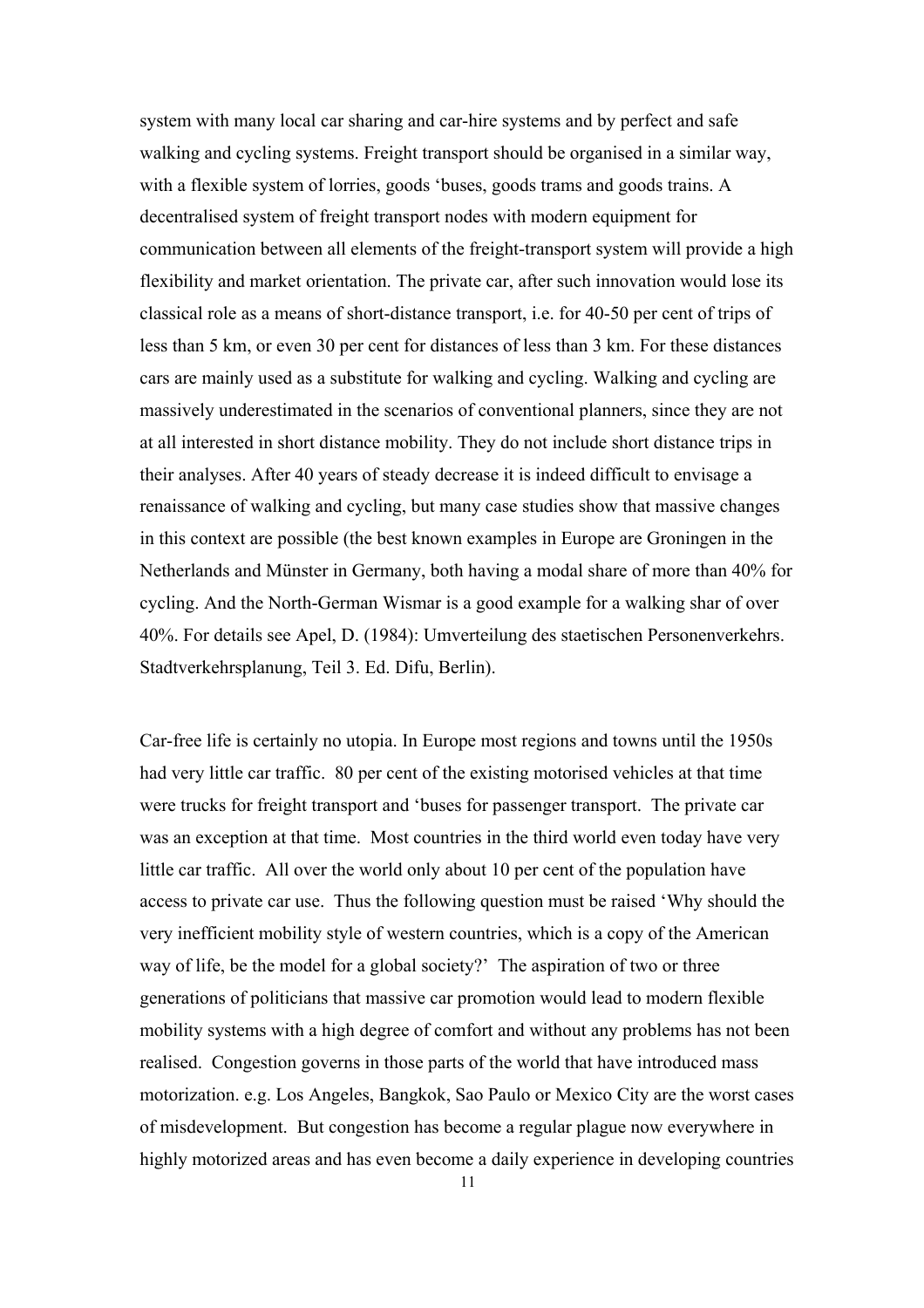with low motorization. So mobility will suffer from global congestion. Today much better means of mobility have been developed. Modern public transport can work much more efficiently and flexibly. Modern cycling and walking can produce high cost and space efficiency and great pleasure for cyclists and pedestrians. The obvious health benefits should be the reason for lower health insurance rates for cyclists and pedestrians, who practice a high level of nonmotorized mobility, as some insurance companies in the Muenster-region already recognize. Walking and cycling can again be the basic modes of urban life if planners, architects and street design take them seriously as the most important means of transport. Only politicians and managers with little vision will put a taboo on car-free life.

Present legislation in most European countries is fixed on maximum car comfort and maximum freedom of driving. Architects and planners are forced by building and planning laws to provide good car access and maximum parking facilities in all housing, shopping, leisure, tourist and business projects. Free access for private cars is considered as a basic right. Historically, this legislation dates back to a time when mayors, citizens and architects did not want to waste much money for the infrastructure to support the car culture, notably in the 1920s and 1930s. At the same time fuel tax and building tax were established to bring enough money into the public domain to engage enthusiastically and steadily in the construction and expansion of car-oriented streets and parking facilities. No comparable regulations have been made in planning and building legislation and taxation in respect of walking, cycling and public transport. Any policy aimed at a real decrease in car traffic will have to change such carorientated legislation in the near future. Increased vision is needed for architecture and the design of public space. If the number of cars is to be reduced to half of the present figure, and eventually to ten per cent, there would be increased space for trees, green verges and walks, broad sidewalks, lovely squares etc. However, architects and urban designers will have to learn how to make use of these new possibilities. Streets can be rediscovered as a place for public life, art, communication, sitting or standing outside. New urban life, as it is known from car-free places like Venice, will be present everywhere.

12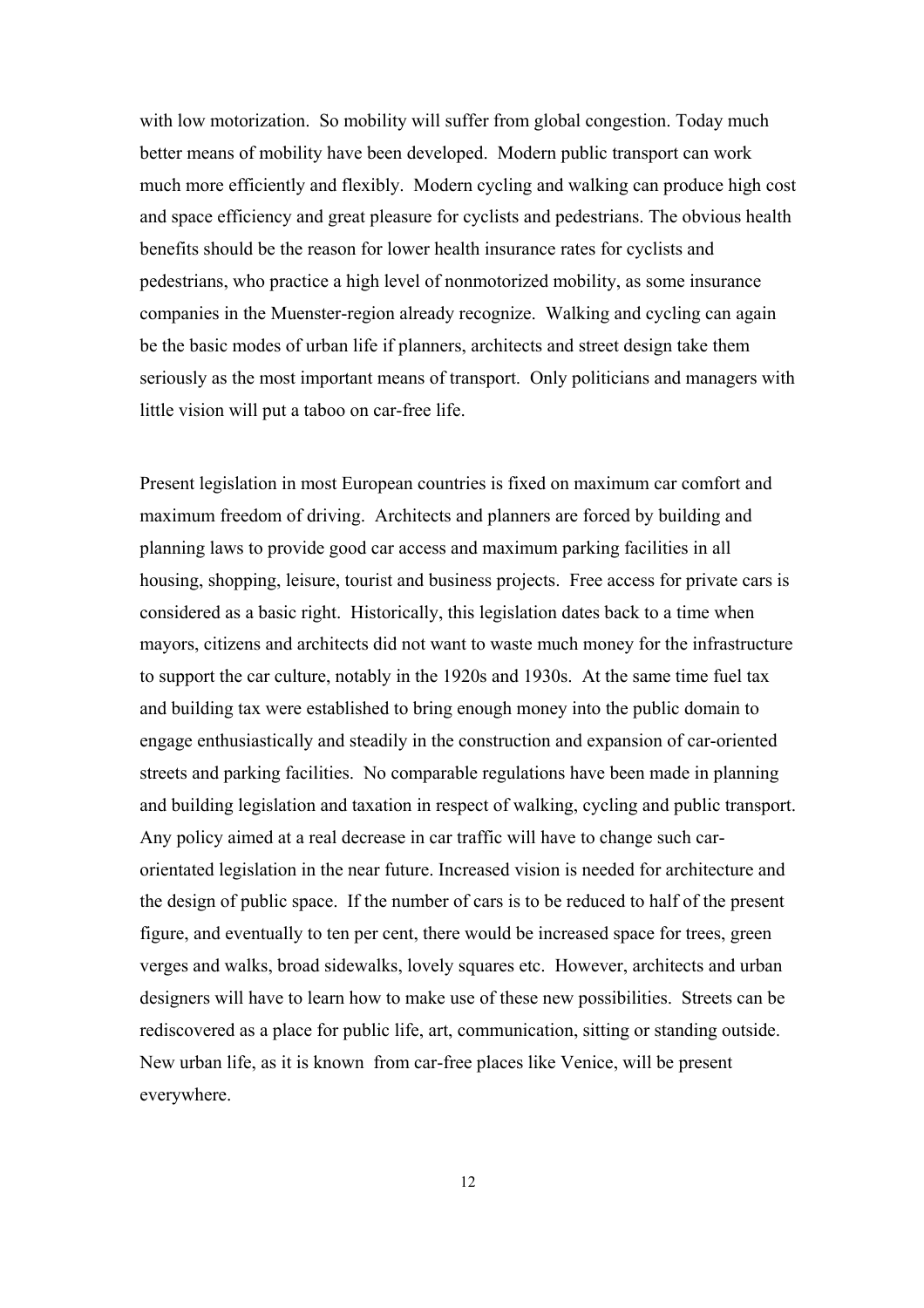A change is needed and it is possible. The innovators will not be active at national level as it is much more likely that local pioneers will promote the new mobility initially. The new traffic policy will involve a decisive, systematic turnabout from conventional and current traffic development. National policymakers and administrations have not offered any impetus for this, not even after two world climate conferences (Rio Conference 1992, Johannesburg summit 2002). They refuse to see the facts; even environment ministers regularly gloss over the shortcomings of automobile traffic and shy away from de-motorization strategies. This makes it even more important that open-minded, innovative planners in cities and regions, environmental organisations, and creative experts should pioneer thematic alliances. The environmental associations could develop a more courageous and radical approach and represent the concept of integrated environmentally-sound transport means with more consistency than, for example, presently achieved by public transport authorities and railways. They continue to show far too much consideration for automobile traffic.

A more efficient mobility, a better environment, and more lively towns will only be possible with a much reduced number of cars. If traffic policy is to be more than the management of shortcomings and the continuation of current trends, it must make other traffic futures imaginable, develop visions, dissolve blocks in thinking and action, and initiate ambitions for improved traffic development. Lazy excuses and blind continuation of the present trends rob it of all conceptional conclusiveness and credibility. They lead many politicians, engineers, planners, and jurists to the common excuse "one cannot change reality", present structures and principles have to be accepted. The same basic problems in traffic occur throughout Europe. Frustrating experiences with narrow political, legal, financial, and institutional limits reinforce the assumption that the present reality cannot be changed. They block creative thinking. They make it difficult to envisage open future scenarios of alternatives. That is why it is necessary to encourage visionary ideas which conform to sustainability aims and which are open to consensus. A communications offensive must push aside all of the ballast of ideological hardening and prejudices. The panic or fear of a car-less future must be countered with a sound model of a modern city with environment-compatible mobility without automobiles, but with low traffic volumes and high living quality. Once this is achieved, the willingness to examine fundamental changes to existing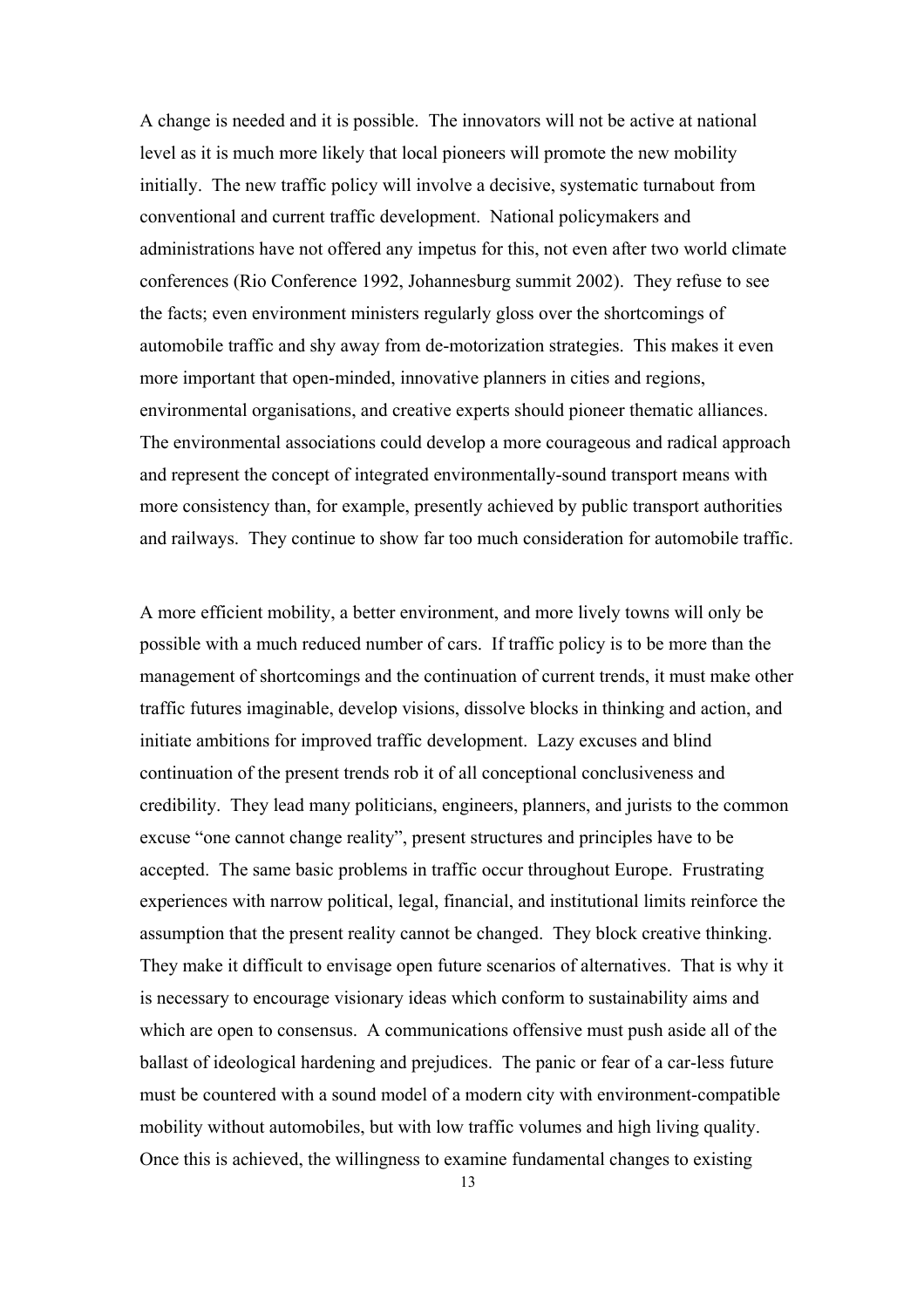urban systems will increase as will possibilities for new regulations enforced by law, reapportioned financial provision, and, above all, the institutional basis for a new traffic age (see: von Winning, H.H., Schallaboeck, K.O. (2002): Neuorientierung von Verkehrsforschung und Verkehrspolitik. Arbeitspapier aus dem SFB 522 Umwelt und Region, Nr.8, Trier).

## **References**

*General publications about the problems of mass motorization and the alternatives of green modes* 

Pharoah, T. (1992): *Less traffic, better towns*. Ed. Friends of the earth, London

Wolf, W. (1996): *Car mania. A critical history of transport*. London and Chicago

Tolley, R. ed. (1997): *The greening of urban transport. Part II: Planning for walking and cycling in Western cities*. Chichester,

Holtz Kay J. (1997): *Asphalt Nation: How the automobile took over America and how we can take it back*. New York

Fleury, D. (2002): *A city for pedestrians: Policy-making and implementation.* Final Report. COST Action C 6 Twon and infrastructure planning for safety and urban quality for pedestrians. Ed. European Commission. Brussels and Luxemburg

*The author has published some articles in English about the general questions of urban transport planning and car free mobility* 

Monheim, H. (1984): *Cars, Bicycles and Pedestrians Using Common Road Space.* In: Urban Space and Mobility. Practicable Solutions for Better Towns. Hrsg.: International Association of Traffic and Safety Sciences. Tokyo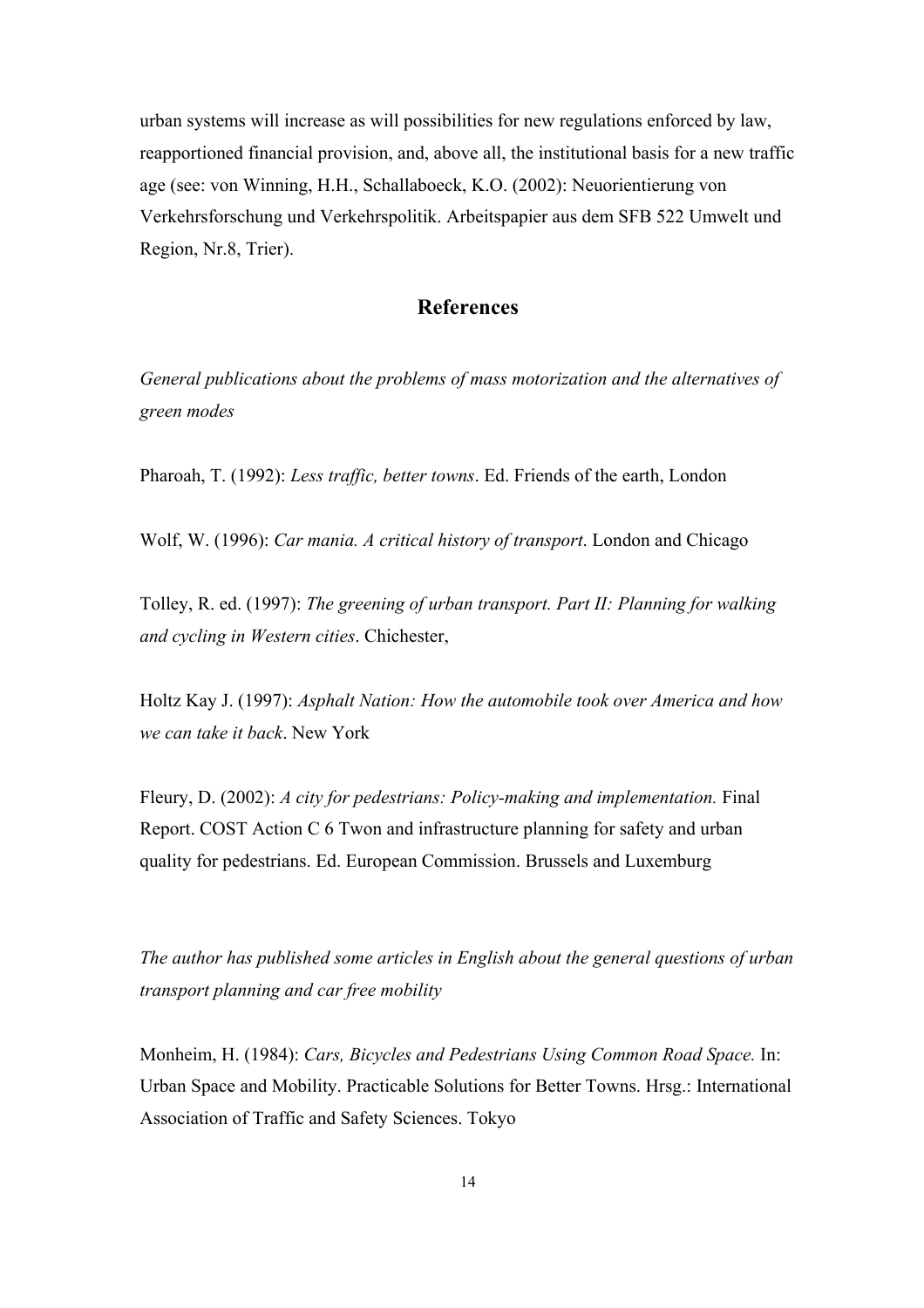Monheim, H. (1986): *Area-Wide Traffic Restraint: A Concept for better urban Transport.* In: New Ways of Managing Traffic. Built Environment. Vo. 12. No. 1/2

Monheim, H. (1987): *Walking is Transport. Pedestrianisation for a better Urban Environment.* Hrsg. Transport 2000. London

Monheim, H. (1988): *Planning, Pedestrian and the Environment.* In: National Housing and Town Planning Council. London

Monheim, H. (1988): *Traffic Calming in Northrhine- Westfalia.* In: New Life for City Centers. Planning, Transport and Conservation in British and German Cities. Hrsg. C. Hass-Klau. London

Monheim, H. (1997): *A better future with less cars. What are the Alternatives for modern Mobility in urban Structures*. In: Ecodecision, Montreal

Monheim, H. (2002): *Transport Planning in Germany*. In: A city for pedestrians: Policy-making and implementation. Hrsg. EU. COST C 6. Brussels and Luxemburg

Monheim, H. (2002): *Strategies and elements for the promotion of Pedestrians. Lessons from the case of Germany.* In: A city for pedestrians: Policy-making and implementation. Hrsg. EU. COST C 6. Brüssels and Luxemburg

Monheim, H. (2002): *Street network management and transport policy – the need for a new strategy*. In: A city for pedestrians: Policy-making and implementation. Hrsg. EU. COST C 6. Brussels and Luxemburg

*The author has discussed several aspects of car free mobility concepts and their implementation in German journals. The psychological aspects are discussed in:*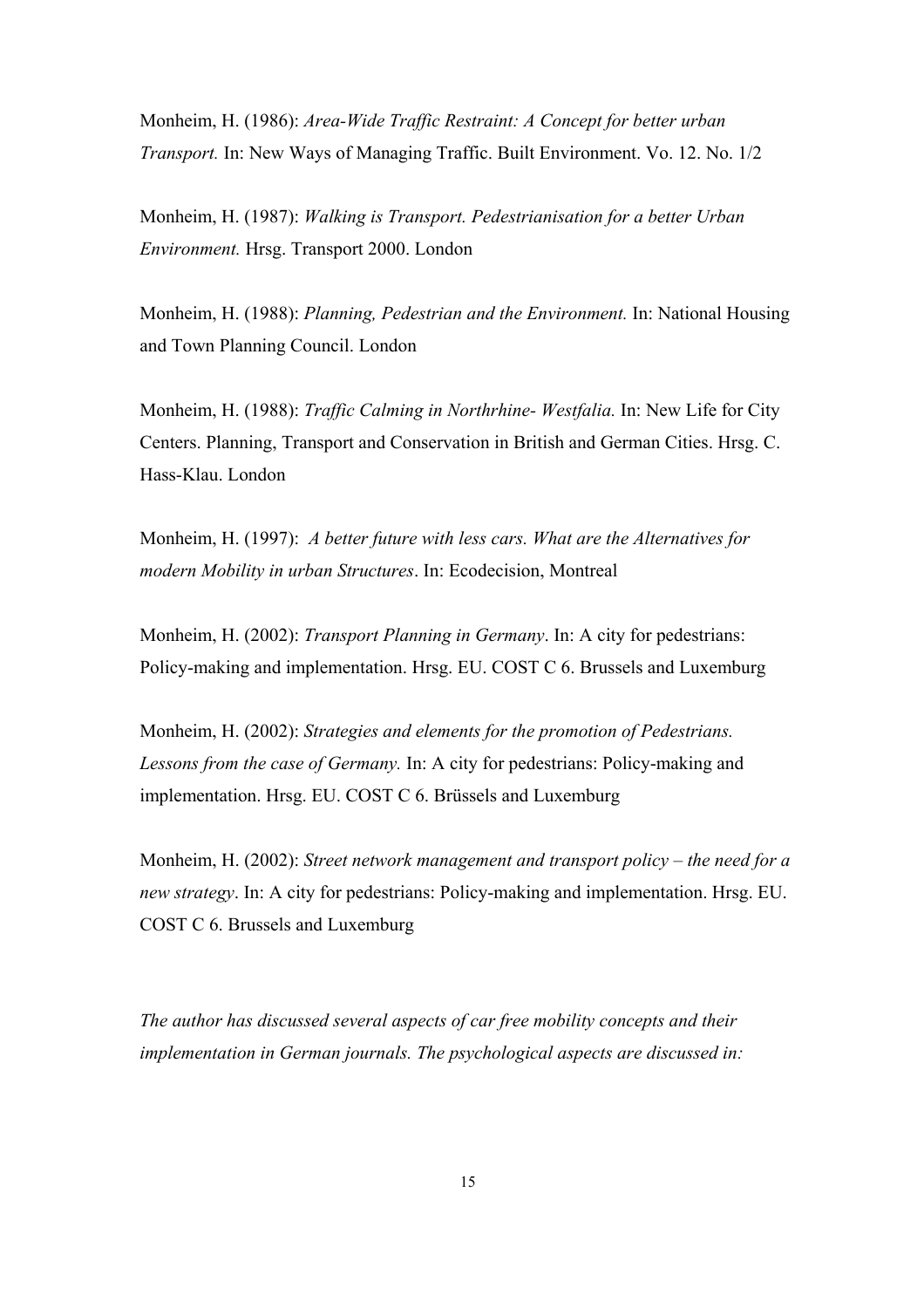Monheim, H. (1990): *Wertewandel: Veränderung gesellschaftlicher Leitbilder und Einflußfaktoren für den Verkehrsmarkt und die Verkehrsplanung.* In: ÖPNV 2000. Nahverkehr im Wertewandel. Hrsg. Studiengesellschaft Nahverkehr. Berlin

Monheim, H. (2001): *Angst vor dem Autovolk? Zu den Problemen einer Verkehrswende in Deutschland*. In: Blätter für deutsche und internationale Politik, H. 3

Monheim, H. (2002): *Gründe für den Mißerfolg der deutschen Verkehrspolitik.* In: Umweltpsychologie, H. 4

*The political and strategic aspects are discussed in:* 

Monheim, H. (1990): *Mehr Autoverkehr? Bemerkungen zu einem angeblich zementierten Trend.* In: Verkehr der Zukunft. ILS- Taschenbücher. Dortmund

Monheim, H. (1991): *Der Verschiebebahnhof des St. Florian. Innovationsblockaden der Verkehrspolitik*. In: Innovatio, Forum Spezial Verkehr. H.7

Monheim, H. (1998): *20 Jahre Verkehrspolitik: fast nichts bewegt.* In: Alternative Verkehrspolitik, H.1

Monheim, H. (1999): *Ausstieg aus der Autopolitik Voraussetzung zur Lösung der Verkehrsprobleme.* In: Building a new Century. 5<sup>th</sup> European Conference Solar Energy in Architecture and Urban Planning. Bonn

Monheim, H. (1999): *Verkehrswende zu weniger Autoverkehr. Von der Utopie zur Realität.* In: Autofreies Leben. Hg. Bündnis 90/Die Grünen, Berlin

Monheim, H. (2001): *Verkehrspolitik an der Zeitwende zwischen Staugesellschaft und neuer Mobilität*. In: 6 th Conference Solar Energy in Architecture and Urban Planning. Bonn, 2001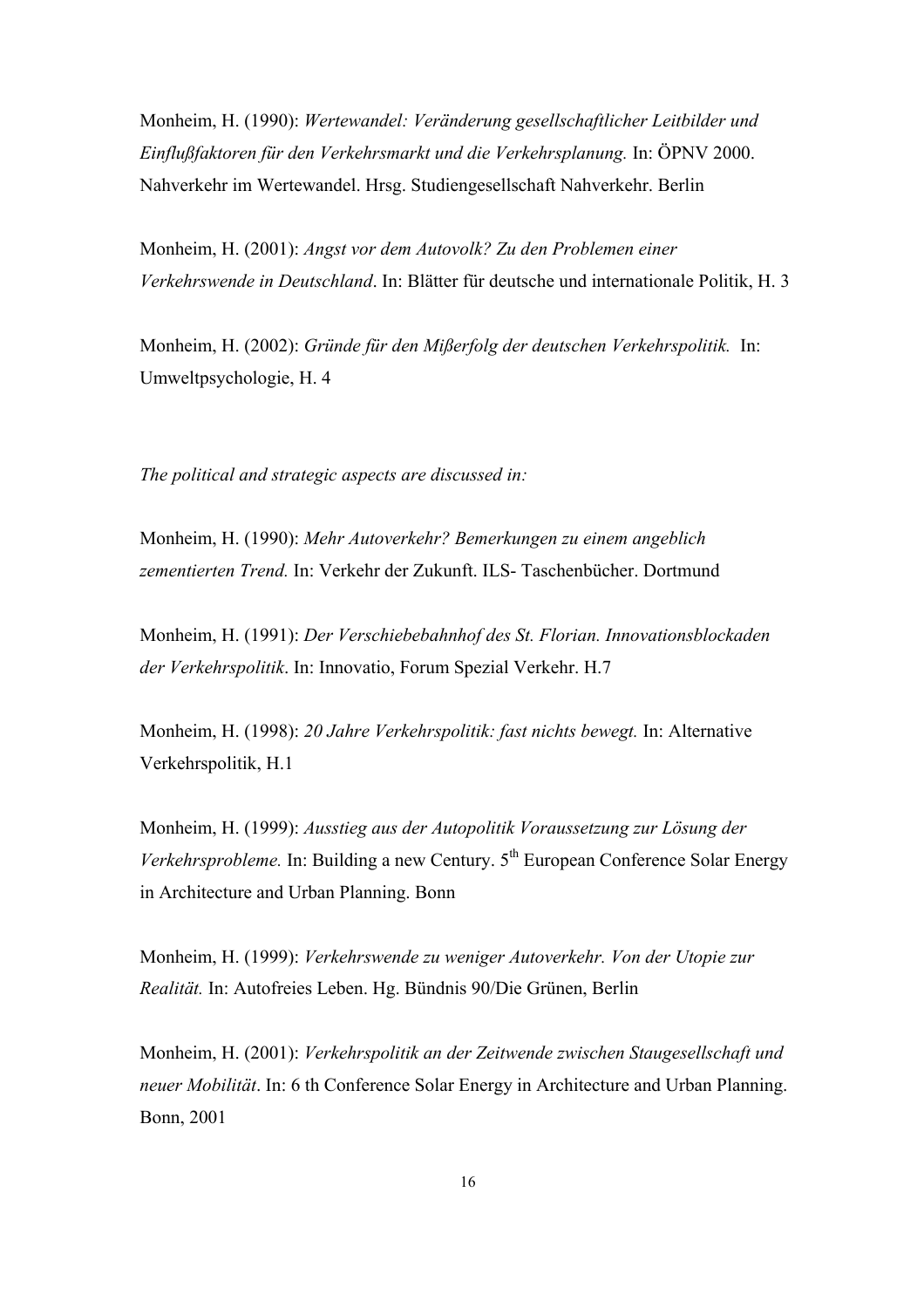*The problems of motorization and the Eurpean experience with strategies for better mobility in public transport, bycicle promotion, pedestrianisation, traffic calming, parking restrictions and new urbanism are in detail discussed in:* 

Monheim- Dandorfer, R & Monheim, H. (1991): *Straßen für alle. Analysen und Konzepte zum Stadtverkehr der Zukunft*. Hamburg

*The impact of car orientation on urban development and public spaces is discussed in:* 

Monheim, H. (1992): *Auto und Urbanität. Analyse einer Fehlentwicklung.* In: Fortschritt vom Auto. Umwelt und Verkehr in den 90er Jahren. Hrsg. Stadt Frankfurt

*The cited references in the article are:* 

Apel, D. (1984): *Umverteilung des staetischen Personenverkehrs*. Stadtverkehrsplanung, Teil 3. Ed. Difu, Berlin

Boss, A. et al (1997): *Nachhaltiges Verkehrskonzept als Chance zur Realisierung eines Qualitätstourismusmit Zukunft – am Beispiel ausgewählter Nordseeinseln*. Trier

Fiedler, J (1981): *Erschliessung von Fussgaengerzonen unter Berücksichtigung des OEPNV*. = Forschung Strassenbau und Strassenverkehrstechnik, H. 332

Loose,W. et al. (1998): *Hauptgewinn Zukunft. Neue Arbeitsplätze durch umweltverträglichen Verkehr*. Ed. Öko-Institut. Freiburg

Luers, A. (1994): *Stadtbussysteme in kleinen Städten*. In: Handbuch der kommunalen Verkehrsplanung, 5. Ergaenzungslieferung, 3/1994